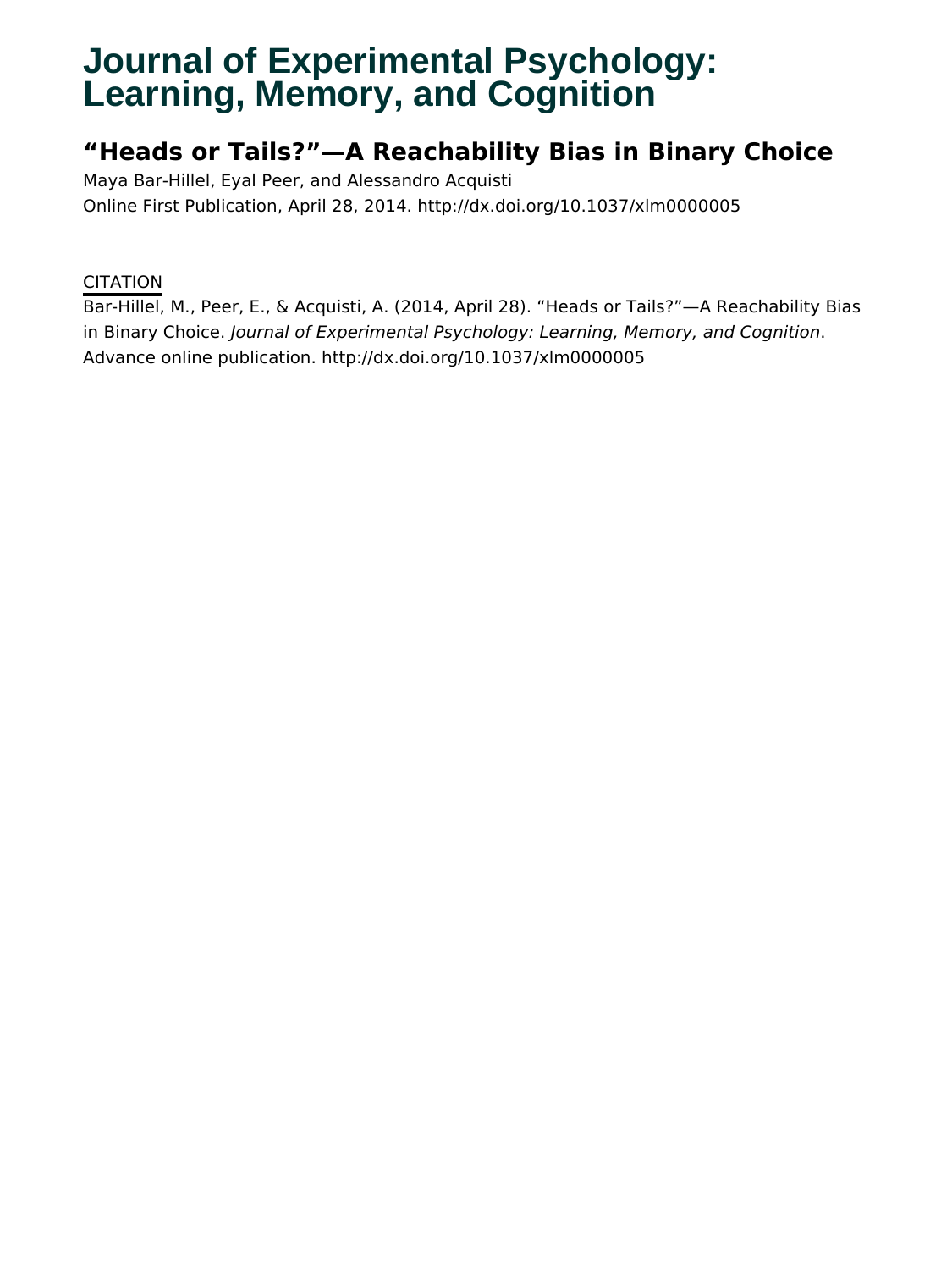## "Heads or Tails?"—A Reachability Bias in Binary Choice

Maya Bar-Hillel The Hebrew University of Jerusalem Eyal Peer and Alessandro Acquisti Carnegie Mellon University

When asked to mentally simulate coin tosses, people generate sequences that differ systematically from those generated by fair coins. It has been rarely noted that this divergence is apparent already in the very 1st mental toss. Analysis of several existing data sets reveals that about 80% of respondents start their sequence with Heads. We attributed this to the linguistic convention describing coin toss outcomes as "Heads or Tails," not vice versa. However, our subsequent experiments found the "first-toss" bias reversible under minor changes in the experimental setup, such as mentioning Tails before Heads in the instructions. We offer a comprehensive account in terms of a novel response bias, which we call *reachability*. It is more general than the 1st-toss bias, and it reflects the relative ease of reaching 1 option compared to its alternative in any binary choice context. When faced with a choice between 2 options (e.g., Heads and Tails, when "tossing" mental coins), whichever of the 2 is presented first by the choice architecture (hence, is more *reachable*) will be favored. This bias has far-reaching implications extending well beyond the context of randomness cognition; in particular, to binary surveys (e.g., accept vs. reject) and tests (e.g., True–False). In binary choice, there is an advantage to what presents first.

*Keywords:* acquiescence bias, order effects, randomness cognition, reachability, response bias

A typical random binary sequence involves two events (e.g., 0 –1, Boy–Girl, Heads–Tails) that are equiprobable and independent. Those studying lay people's ability to generate such sequences have concluded that people are incapable of true mental randomness (e.g., Bar-Hillel & Wagenaar, 1991; Nickerson & Butler, 2009). Compared to sequences produced by random devices, such as tosses of a fair coin, "human produced sequences have too few symmetries and long runs, too many alternations among events, and too much balancing of event frequencies over relatively short regions" (Lopes & Oden, 1987, p. 392). In other words, people's sequences usually manage to reflect the equiprobability of the two outcomes, but not their independence.

While many studies have looked at the properties of entire sequences, few have reported how these sequences begin, none of them in the past 50 years. Goodfellow (1940) reported that "the probability that an individual will call 'heads' on the first toss is . . . approximately .80" (p. 201); Bakan (1960) reported that "on the very first trial ... about 80% of them were H" (p. 130). However, researcher attention to the first toss is the exception, not the rule. Kubovy and Gilden (1991) are more typical. They asked respondents to simulate coin tosses, but attached so little importance to the first toss that they cannot recall which outcome they coded as 0 and which as 1 (M. Kubovy, personal communication, May 2013).

The neglect of the first toss is somewhat puzzling, because being the sole toss requiring no memory, it has implications for the debate about the role memory plays in subjective randomness. Moreover, if first mental tosses are biased, we do not need entire sequences to conclude that people do not generate mental tosses at random. Perhaps first tosses were overlooked because their outcome seemingly "makes no difference," "doesn't matter," or "who cares?" Nonetheless, we wanted to understand what happens in that first toss. Granted it is not generated "at random"— but how *is* it generated?

Our intuition was that a systematic tendency to begin mental coin sequences with Heads rather than with Tails simply reflects the conventional order in the English language for describing the two sides of a coin: "Heads or Tails," rather than "Tails or Heads" (the former appears in a Google search about 10 times more often than the latter).

In Study 1, we analyzed several existing data sets, demonstrating a striking "first-toss bias" whereby most participants indeed start their guesses with Heads. In Study 2, we report several new experiments in which we manipulated the way participants were instructed to generate their sequences. We meant to understand the conditions underlying the Heads bias, and to rule out the possibility that it was a mere response bias. This, however, was to take a surprising turn when we discovered that the first toss bias could be easily reversed to favor Tails.

Our unexpected results compelled us to posit the existence of a hitherto unrecognized bias, whose relevance extends well beyond randomness cognition. We call it "the reachability bias." In brief, the reachability bias posits an advantage in binary choice to the alternative that is presented first in the spatio-temporal sense (thus, *reached* first), by the respondent. It can be first by linguistic convention, first in the verbal instructions, or first in the response format. In Study 1, these were all aligned, with Heads always first.

Maya Bar-Hillel, Center for the Study of Rationality, The Hebrew University of Jerusalem; Eyal Peer and Alessandro Acquisti, Heinz College, Carnegie Mellon University.

Correspondence concerning this article should be addressed to Maya Bar-Hillel, Center for the Study of Rationality, The Hebrew University of Jerusalem, Giv'at Ram, Jerusalem 91904, Israel. E-mail: maya@huji.ac.il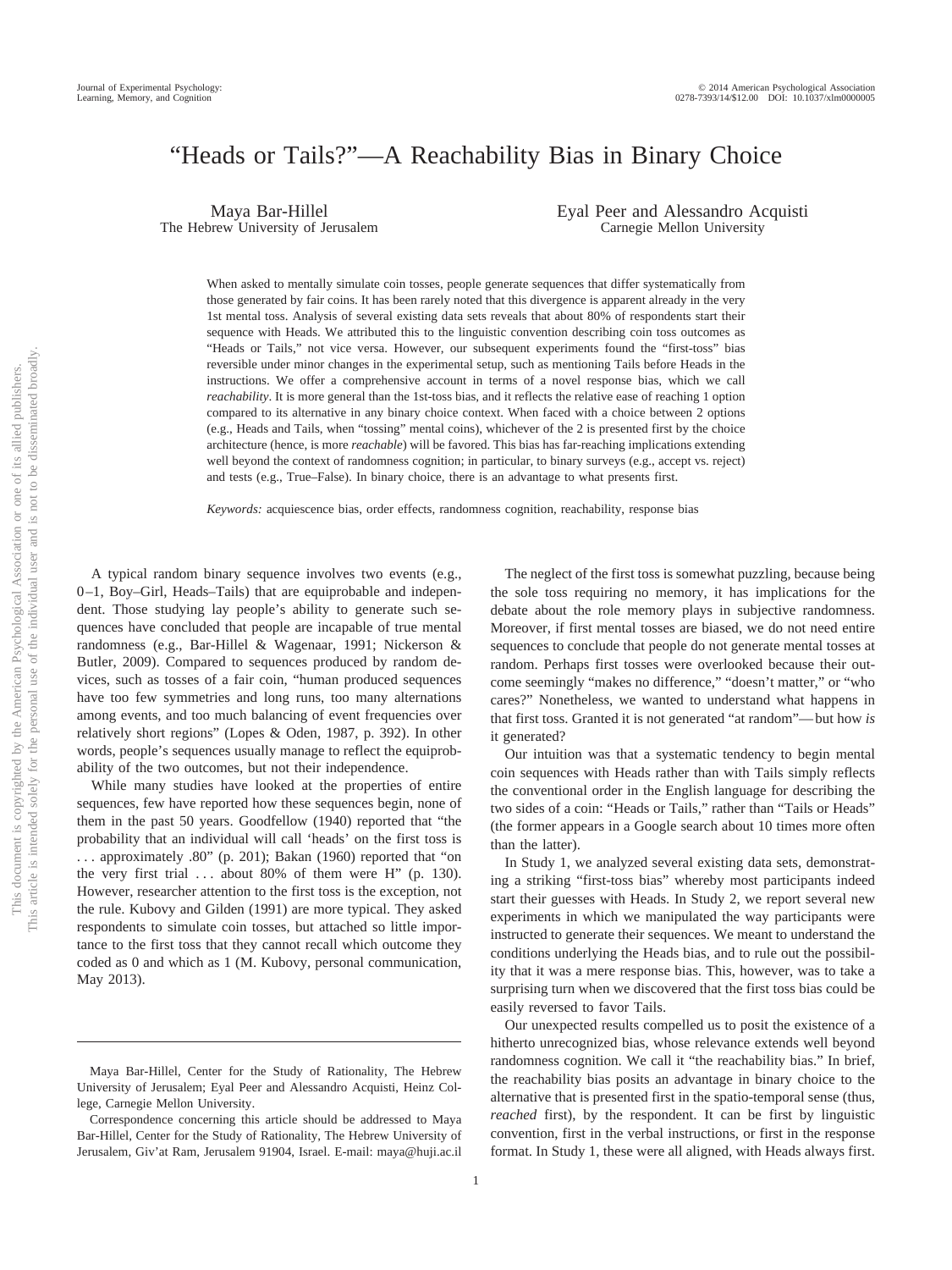However, when they are not all aligned, as in the many conditions we created in Study 2, there is a hierarchy determining which of them rules. The concept of reachability, and the posited hierarchy of reachability effects, did not guide our experiments. On the contrary—they were derived from their results. Hence, its detailed presentation will follow the presentation of the Study 2 results that gave rise to it.

#### **Study 1—Demonstrating the First-Toss Heads Bias**

Bar-Hillel posted a request to the Society for Judgment and Decision-Making mailing list, asking researchers who had conducted experiments instructing respondents to "simulate a coin," "guess a coin," or similar tasks, to share their data. Peer and Acquisti replied with their own data, as did some other researchers.

#### **Method**

Participants. Ten samples in which participants were asked to generate sequences of coin tosses mentally were received. Table 1 summarizes these samples and their demographics (where obtainable). The first five were collected in Pittsburgh. Three were collected in Germany. Sample 9 was collected at Tufts. The 10th sample is reported in Study 2. We label the samples by the initials of their collectors.

Samples 1–5 include online and offline participants and a diverse set of English speaking subjects. Samples 1 and 5 were recruited on Amazon's Mechanical Turk (henceforth, MTurk). Sample 2 was collected using a "data truck" parked on a main Pittsburgh street. Samples 3 and 4 were recruited from the participants pool of the Center for Behavioral and Decision Research at Carnegie Mellon University in one online study and one lab study.

Samples 6–8 were 4th-year students taking a behavioral finance class at the University of Muenster, who performed the task as part of a classroom demonstration. Sample 9 was composed of undergraduates, who participated for course credit, supplying the data for Nickerson and Butler (2009).

#### **Procedure.**

*Peer, Acquisti, and Shalvi (2014; PAS).* Participants were shown the screen depicted in Figure 1 and were instructed as follows:

The next, and final, section deals with human ability to predict the results of totally random events, such as tosses of a random coin. You will be asked to guess the results of 10 [or, in the case of sample 5, five] coin tosses (guessing Heads or Tails for each toss). For each correct guess that you'll have, you'll earn a bonus of [10 cents for samples 1 and 5; 50 cents for samples 2, 3, and 4]. . . . For each of the 10 tosses, predict whether the toss will result in Heads or Tails.<sup>1</sup>

Afterwards, participants checked their predictions either by tossing an actual coin (Sample 4) or by visiting an online random coin-tossing web site (Samples 1, 2, 3, 5). They then compared the results of the actual coin tosses to their predictions, and they were paid according to the number of correct guesses they reported.

*Langer's (2013) samples.* For an unrelated class demonstration, respondents in Samples 6 – 8 were asked (in German) the following: "Please generate on this sheet a sequence of 50 outcomes that could stem from random coin tosses ( $K =$  heads,  $Z =$ number)" (the German equivalent of Heads and Tails, and equally

conventional). The sheet showed two columns of 25 slots each, numbered 1–50, wherein the students entered K or Z.

*Nickerson and Butler's (2009) sample.* Respondents in Sample 9 were asked to

produce 100 10-item random sequences . . . by typing 100 sequences, each . . . composed of 10 ones or zeros (representing heads or tails). Participants were asked to imagine that each of 100 people had tossed a coin 10 times and the results had been recorded in a table of 100 rows and 10 columns . . . They were asked to produce a table of the same size in such a way that if it were compared with the one that represented actual coin tosses, it would not be possible to tell [them apart] with statistical tests. (Nickerson & Butler, 2009, p. 143)

#### **Results and Discussion**

Figure 2 displays the results of Study 1. The first-toss bias (solid black bars) favoring Heads is sizable (yet none of the researchers had noticed it). Percentage of Heads in the first toss ranged between 69% (Sample 7) and 84% (Sample 3), for a total of 79.3% (weighted; 77.4% unweighted). This percentage is almost four times as high as that of Tails and is consistent with the results of Goodfellow (1940) and Bakan (1960). All percentages were significantly higher than chance  $(p < .02)$ .

The bias was exhibited regardless of respondents' nationality or language, method of subject recruitment, length of the sequence produced, presence or absence of a monetary incentive for accuracy, and whether or not a fixed template was provided for the answer.

The evidence for a Heads bias extends beyond the first toss. We calculated the mean percentage of Heads in Tosses 2–10 (gray bars in Figure 2). The Heads bias, albeit attenuated, persisted for all nine samples. Nine Heads biases in nine samples is statistically significant (exact binomial test,  $p = .002$ ), as are the individual biases ( $p < .01$ <sup>2</sup> except Sample 9). This bias is even more notable if one considers that respondents, who usually aim for a balanced sequence, should have, on average, given a mean of 53% Tails in Tosses 2–10 to balance out an 80% first-toss Heads bias.

#### **Study 2—Explaining the "First-Toss" Bias**

Study 1 established that people's supposed indifference to the outcome of the first toss nevertheless yields a biased first toss. Study 2's goal was to explore the origins of this bias. We initially thought that a Heads bias results simply from the conventional order in describing the two possible sides of a coin—"Heads or Tails," not "Tails or Heads." Operatively, however, this can mean several things. (a) People start their sequence with Heads because the Heads option precedes the Tails option in the linguistic convention. (b) When instructed to "guess whether the coin would result in Heads or Tails," people start with Heads because the instructions prime them to think of it first. (c) Provided with a response format on which to record their guesses, people mark Heads first because it appears as the first choice.

In the PAS samples, all three possibilities were confounded. In the other samples, which used a neutral response format, only the first two (linguistic convention and instructions) were simultane-

<sup>&</sup>lt;sup>1</sup> Here, and throughout the article, instructions are quoted verbatim.

<sup>&</sup>lt;sup>2</sup> Note that these percentages are over  $N \times 9$  observations in each column.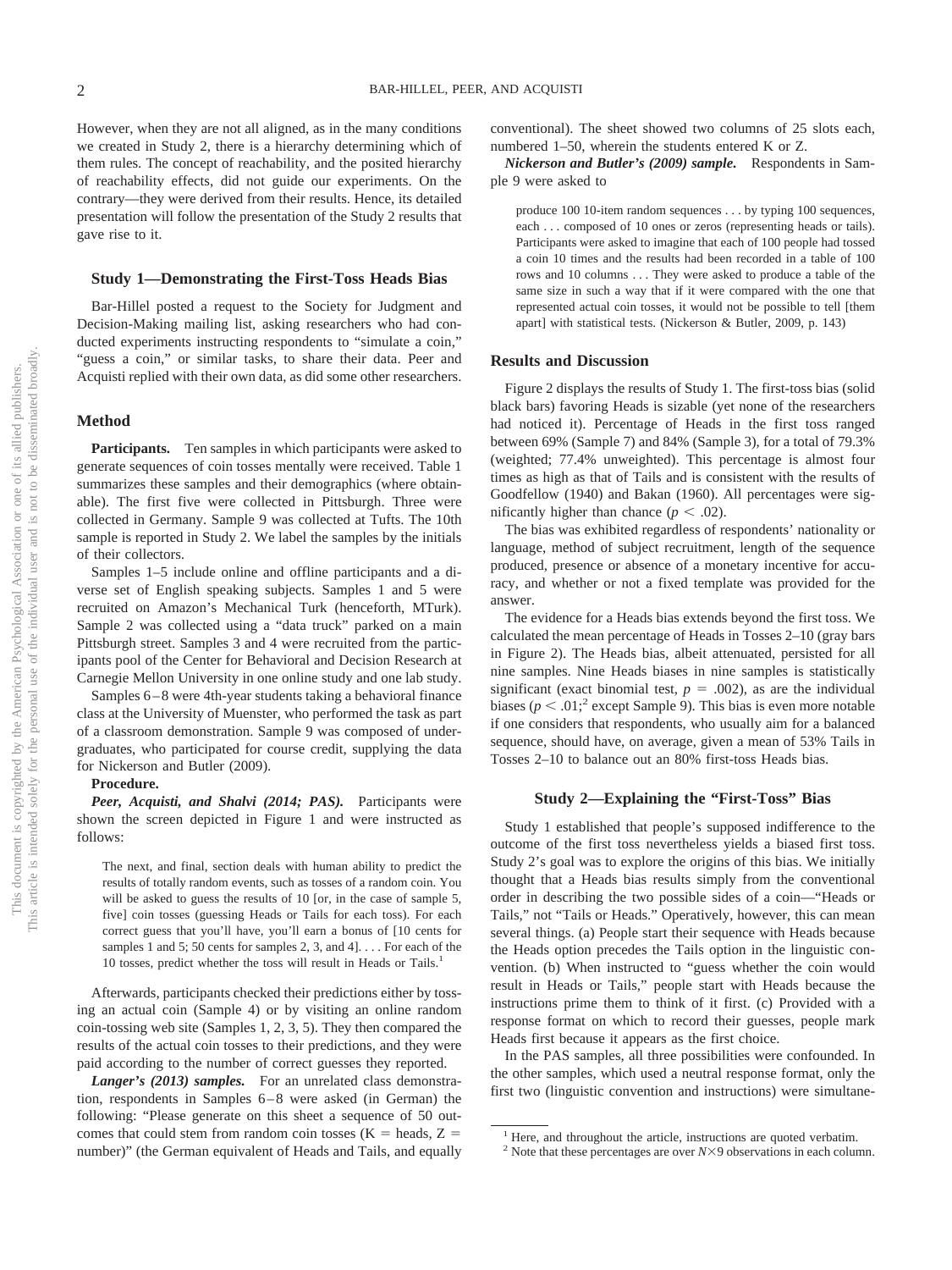Table 1 *Characteristics and Results of the Samples in Study 1*

| Sample    | Source       | N     | % male            | Mean age $(SD)$        | Sequence length | Accuracy bonus |
|-----------|--------------|-------|-------------------|------------------------|-----------------|----------------|
| $1-PAS^a$ | <b>MTurk</b> | 2,238 | 62                | 29(10)                 | 10              | 10 cents       |
| $2-PAS$   | Data truck   | 229   | 57                | 31(13)                 | 10              | 50 cents       |
| $3-PAS$   | CBDR online  | 195   | 34                | 27(10)                 | 10              | 50 cents       |
| 4-PAS     | CBDR lab     | 67    | 58                | 28(9)                  | 10              | 50 cents       |
| $5-PAS$   | <b>MTurk</b> | 93    | 72                | 27(7)                  |                 | 10 cents       |
| $6-TLb$   | $2004$ class | 138   | $\sim 70^{\circ}$ | $-22^{\circ}$          | 50              | None           |
| $7-TLb$   | $2005$ class | 168   | $~10^{\circ}$     | $\sim$ 22 <sup>c</sup> | 50              | None           |
| $8-TLb$   | $2006$ class | 161   | $\sim 70^{\circ}$ | $\sim$ 22 <sup>c</sup> | 50              | None           |
| $9-NBd$   | <b>NB</b>    | 30    |                   |                        | $100 \times 10$ | None           |

*Note*. MTurk = Amazon's Mechanical Turk; CBDR = <sup>a</sup> These samples were collected for some of the studies described in Peer et al., (2014). <sup>b</sup> Langer's (2013) unpublished raw data. <sup>c</sup> Estimates by Langer (2009) of the student population of his samples. <sup>d</sup> Nickerson and Butler (2009).

ously present. Under natural circumstances, such confounding is to be expected, since order in the instructions as well as order on response format would themselves typically follow the conventional linguistic order. However, experimentally, it is possible to disentangle them. Study 2 de-confounded these possibilities to determine which cause the first-toss bias.

All participants (except Group OO) were recruited on MTurk, and each partook in one experiment. Group assignment was random.

#### **Experiment 1: The Null Effect of the Accuracy Bonus**

Before beginning, we wished to free ourselves of some procedural precedents from Study 1—in particular, to forgo any accuracy bonus. Study 1 already showed that the first-toss bias did not depend on whether the accuracy bonus was 50 cents or 10: Mean percentage of first-toss Heads was 80.3% for the low bonus Samples 1 and 5, and 80.4% for the higher bonus Samples 2, 3, and 4.

Experiment 1 tested what happens when rewards are removed altogether.

#### **Method**

A hundred seventy five participants (58% males;  $M_{\text{age}} = 33$ ,  $SD = 12$ ) were instructed to predict 10 coin tosses, just as done in Sample 1-PAS. Group 1 was told they would be paid 10 cents according to the same procedure used there, while Group 2 was neither given these instructions nor paid.

#### **Results and Discussion**

Table 2 summarizes the characteristics (first five columns) and results (last three columns) for all experiments in Study 2. It shows which side, H or T, was more popular on the first toss, and its popularity. Additionally, it shows the percentage of Heads in Tosses 2–10 (numbers rounded to two decimals).

| For each toss, enter your guess: do you think that toss will show heads or tails? |                |  |  |  |  |  |  |
|-----------------------------------------------------------------------------------|----------------|--|--|--|--|--|--|
|                                                                                   | Heads<br>Tails |  |  |  |  |  |  |
| Toss #1                                                                           | $\overline{a}$ |  |  |  |  |  |  |
| Toss #2                                                                           |                |  |  |  |  |  |  |
| Toss $#3$                                                                         |                |  |  |  |  |  |  |
| Toss #4                                                                           | ⊂              |  |  |  |  |  |  |
| Toss #5                                                                           |                |  |  |  |  |  |  |
| Toss #6                                                                           |                |  |  |  |  |  |  |
| Toss #7                                                                           |                |  |  |  |  |  |  |
| Toss #8                                                                           |                |  |  |  |  |  |  |
| Toss #9                                                                           |                |  |  |  |  |  |  |
| <b>Toss #10</b>                                                                   |                |  |  |  |  |  |  |

*Figure 1.* A screenshot of the response format in Peer et al.'s (2014) samples.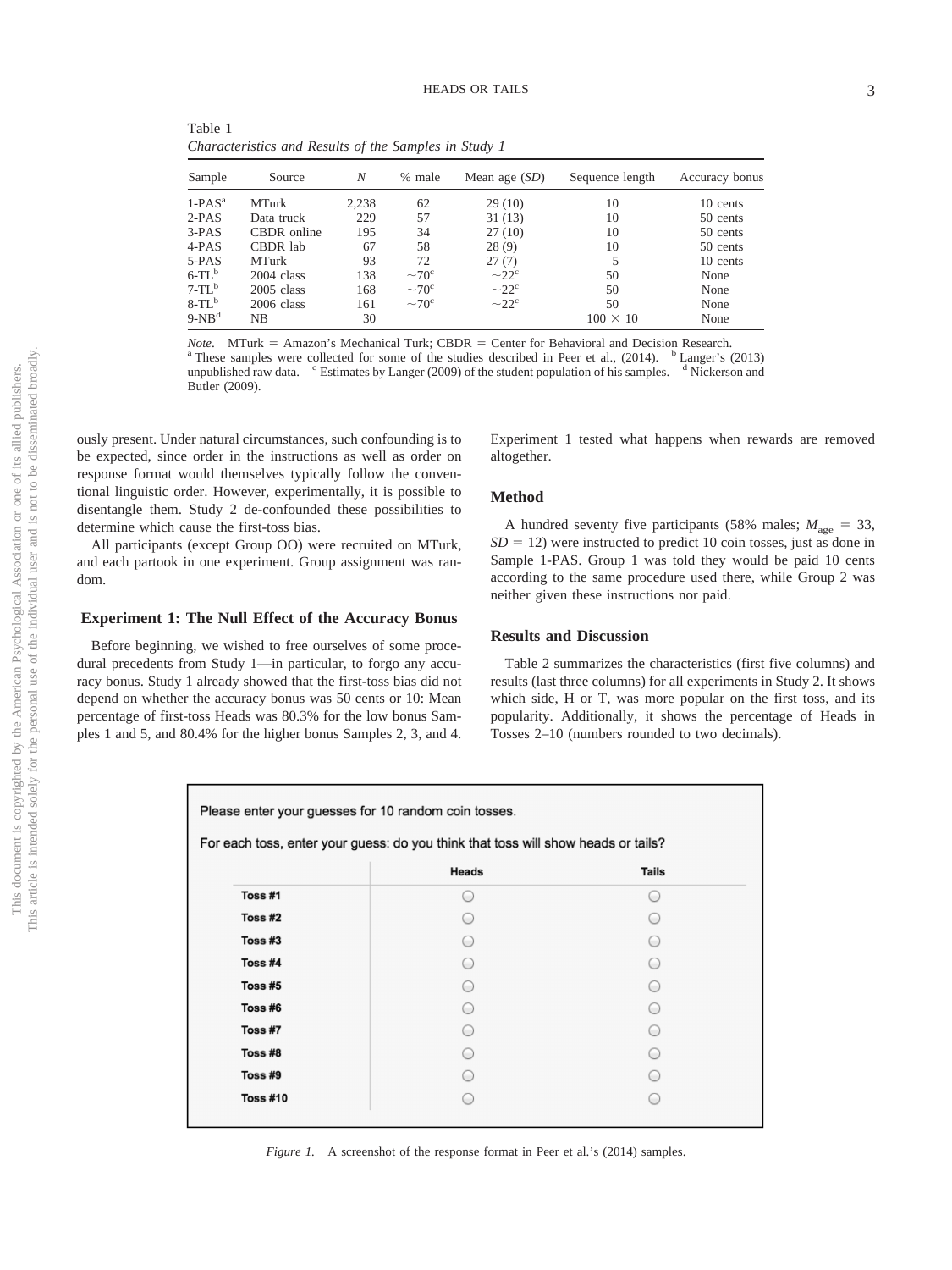

*Figure 2.* Percentage of Heads in first toss, and mean percentage of Heads in Tosses  $2-10$  (Tosses  $2-5$  in 5-PAS), for Study 1 samples. PAS = Peer et al.  $(2014)$ ; TL = Langer  $(2013)$ ; NB = Nickerson and Butler (2009).

Groups 1 and 2 showed a similar first-toss Heads bias: 80.9% of paid participants versus 82.6% of those unpaid  $(Z = 0.70, p =$ .24). Since removing the accuracy bonus certainly did not diminish the first-toss bias, the following experiments abandoned it.

#### **Experiment 2: The Effect of Response Format**

The linguistic convention "Heads or Tails" is a given that cannot be easily manipulated. However, tasks asking people to predict coins need not follow it: Instructions can mention either Heads or Tails first, and response formats can show either the Heads or the Tails column first (viz., to the left). In Study 1, order in the instructions and response formats were both aligned with the conventional order in English, namely, Heads first. In Experiment

Table 2 *Characteristics and Results of Study 2 Groups*

2, we added three conditions where the instructions, the response format, or both, were not aligned with the natural order.

#### **Method**

We recruited 248 participants (66% males;  $M_{\text{age}} = 29$ ,  $SD = 9$ ) and used the exact procedure as in Group 2, except for reversing the Heads–Tails (H–T) order in one or in both of the instructions and the response format (see full wording in Table 2).

#### **Results and Discussion**

All four Groups 2–5 showed a statistically significant first-toss bias (exact binomial test,  $p < .01$ ). The favored outcome, rather than always being Heads, was consistently the one listed first (i.e., on the left) on the response format. So, order on the response format trumped the conventional English order and—importantly— did so regardless of the order in the instructions. The next experiment tested what happens when the response format is order neutral.

#### **Experiment 3: The Effect of the Instructions**

Recall that PAS samples of Study 1 used a response format that put the Heads column before the Tails column, whereas other samples in Study 1 elicited responses on an order-neutral format. Yet, all showed a first-toss bias. Experiment 3 de-confounded the fixed-order convention in the language from the malleable order in the instructions, while using an unordered response format.

#### **Method**

We recruited 105 participants (57% males;  $M_{\text{age}} = 32$ ,  $SD =$ 10) who, as before, predicted the outcome of 10 coin tosses.

| Experiment | Group       | N   | Instructions                                    | Response format | Modal first<br>response<br>Н | $%$ 1st toss<br>bias <sup>a</sup><br>81 | % H in Tosses<br>$2 - 10$<br>61 |
|------------|-------------|-----|-------------------------------------------------|-----------------|------------------------------|-----------------------------------------|---------------------------------|
|            |             | 89  | With bonus for accuracy                         | H first         |                              |                                         |                                 |
|            |             | 86  | No bonus for accuracy                           | H first         | H                            | 83                                      | 53                              |
|            | 3           | 100 | Predict by marking Tails column or Heads column | T first         |                              | 71                                      | 52                              |
| 2          |             | 63  | Predict by marking Tails column or Heads column | H first         | Н                            | 84                                      | 57                              |
| 2          |             | 85  | Predict by marking Heads column or Tails column | T first         |                              | 66                                      | 51                              |
| 3          | 6           | 54  | Enter H for Heads, T for Tails                  | Neutral         | H                            | 87                                      | 54                              |
| 3          |             | 51  | Enter T for Tails, H for Heads                  | Neutral         |                              | 69                                      | 53                              |
| 3          | $_{\rm OO}$ | 34  | Enter T for Tails, H for Heads                  | Neutral         |                              | 65                                      | 51                              |
|            | 8           | 63  | Enter 0 for Heads, 1 for Tails                  | Neutral         | Н                            | 84                                      | 54                              |
|            | 9           | 45  | Enter 0 for Tails, 1 for Heads                  | Neutral         |                              | 56                                      | 55                              |
|            | 10          | 50  | Enter 1 for Heads, 0 for Tails                  | Neutral         | Н                            | 76                                      | 53                              |
|            | 11          | 52  | Enter 1 for Tails, 0 for Heads                  | Neutral         |                              | 64                                      | 47                              |
|            | 12          | 50  | Enter 1 for Heads, 2 for Tails                  | Neutral         | Н                            | 74                                      | 50                              |
|            | 13          | 51  | Enter 1 for Tails, 2 for Heads                  | Neutral         |                              | 63                                      | 50                              |
|            | 14          | 64  | Enter 2 for Heads, 1 for Tails                  | Neutral         | H                            | 63                                      | 49                              |
|            | 15          | 68  | Enter 2 for Tails, 1 for Heads                  | Neutral         | None                         | 50                                      | 55                              |
|            | 16          | 49  | Enter your guesses below                        | Neutral         | Н                            | 82                                      | 52                              |
| 6          | 17          | 48  | Enter P for Purple, O for Orange                | Neutral         | P                            | 88                                      | 48 <sup>b</sup>                 |
| h.         | 18          | 49  | Enter O for Orange, P for Purple                | Neutral         | O                            | 80                                      | 49 <sup>b</sup>                 |
|            | 19          | 51  | Enter P for Purple, O for Orange                | Neutral         | P                            | 92                                      | 48 <sup>b</sup>                 |
| 6          | 20          | 49  | Enter O for Orange, P for Purple                | Neutral         | O                            | 82                                      | 49 <sup>b</sup>                 |

*Note.*  $H = \text{Heads}$ ;  $T = \text{Tails}$ ;  $P = \text{Purple}$ ;  $O =$ 

<sup>a</sup> All percentages, except for Groups 9, 15, and OO, differ significantly from 50% (exact binomial test,  $p \le 0.05$ ). <sup>b</sup> Mean percentage of "Purple."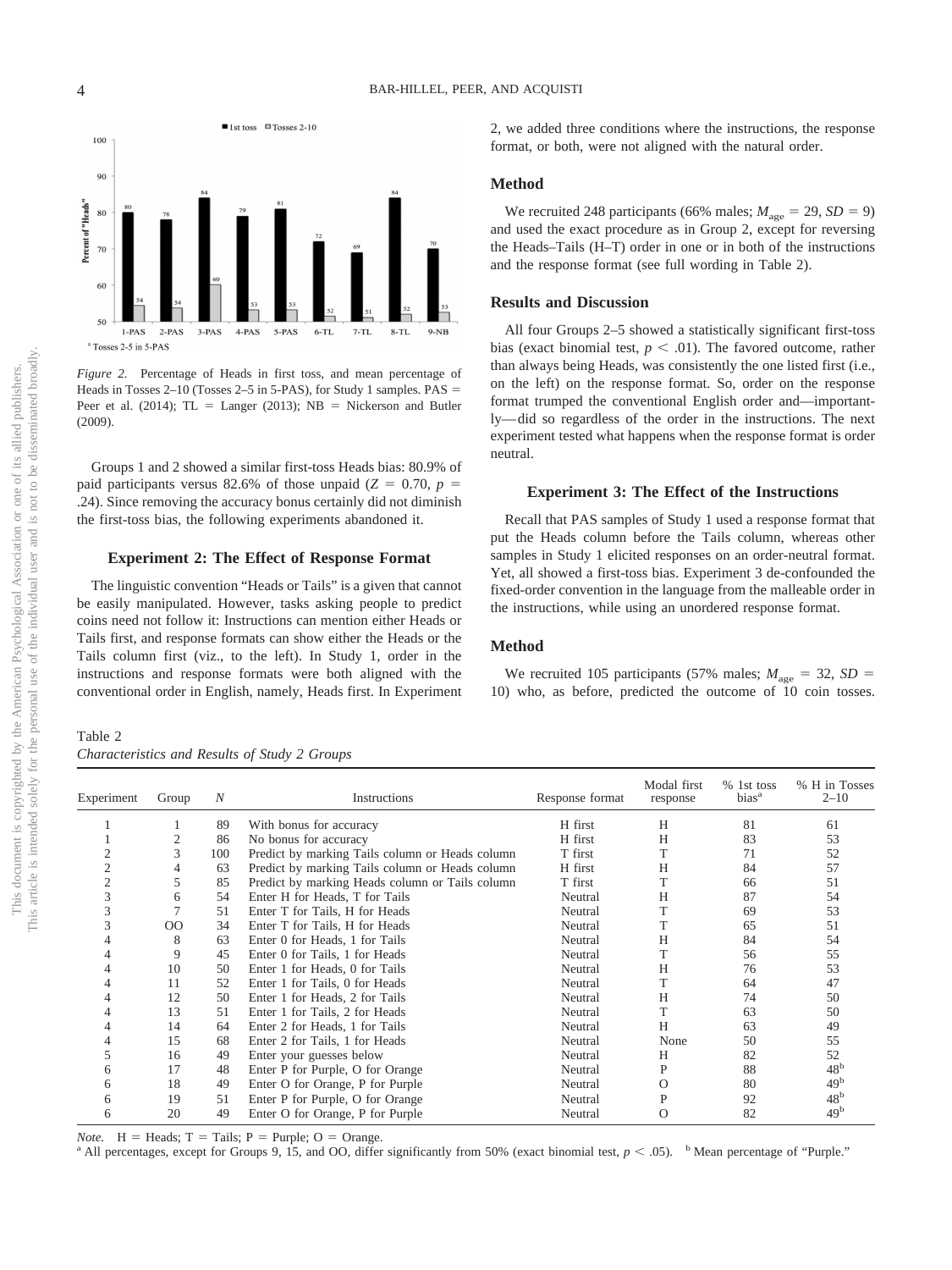Respondents entered their guesses into a single column of 10 text-boxes displayed vertically. Group 6 participants were asked to "enter H for Heads or T for Tails," while for Group 7, the order was reversed.

Group OO (Olivola & Oppenheimer, 2013), the 10th data set received from colleagues, followed a procedure similar to that of Group 7. Thirty-four Princeton undergraduates took part in a pilot study, under a "fairly controlled lab setting" (C. Olivola, personal communication, March 2013), and were told the following:

Please generate a random sequence of 21 coin tosses, such that heads and tails are equally likely to occur. Write "T" to represent tails and "H" to represent heads. Please make an effort to be [sic] produce a sequence that is as close to random as possible.

Responses were entered on a dashed numbered line, thus:

$$
\overline{1}\,\overline{2}\,\overline{3}\,\overline{4}\,\overline{5}\,\overline{6}\,\overline{7}\,\overline{8}\,\overline{9}\,\overline{10}\,\overline{11}\,\overline{12}\,\overline{13}\,\overline{14}\,\overline{15}\,\overline{16}\,\overline{17}\,\overline{18}\,\overline{19}\,\overline{20}\,\overline{21}
$$

Note that although the coin's possible outcomes were stated in the conventional order, the concrete instructions referred to Tails before Heads.

#### **Results and Discussion**

When the instructions referred to Heads first (Group 6), 87% of the participants guessed H first (exact binomial test,  $p < .01$ ), and when they referred to Tails first (Group 7), 68.6% began with Tails  $(p = .01)$ . In Group OO, 64.7% of first guesses were Tails (exact binomial test,  $p = .06$ ). So, in the absence of an ordered response format, it is order in the instructions that determines the direction of the bias. Bias magnitude was significantly higher when directed by the response format (Groups  $2-5$ ,  $M = 75.7\%$ ) than by the instructions (Groups  $6-15$ ,  $M = 68.2\%$ ;  $Z = 2.41$ ,  $p = .02$ ).

#### **Experiment 4: Changing the Coding of the Binary Outcomes**

We were surprised how readily the linguistic convention seems to yield to the order in response format or instructions. Experiment 4 tested the robustness of this unexpected evidence by using other coding schemes for the two sides of a coin. It is often customary to code nominal binary outcomes as  $0-1$ , or as  $1-2$ . Groups  $8-15$ did just that.

#### **Method**

We recruited 443 participants (64% males;  $M_{\text{age}} = 31$ ,  $SD =$ 10), who entered their predictions into an order-neutral response screen showing 10 text-boxes arranged vertically, as in Experiment 3. Four numerical coding schemes for Heads versus Tails were used:  $1-0$ ;  $0-1$ ;  $1-2$ ; and  $2-1$ , respectively. Each was used twice: once when Heads was the option mentioned first in the instructions (e.g., "mark 1 for Heads, 0 for Tails"), and once when it was Tails.

#### **Results and Discussion**

The outcome mentioned first in the instructions was the outcome chosen by the majority of respondents in the first toss (excepting Group 15). Seven successes out of eight binary trials is statistically significant (exact binomial test,  $p = .04$ ), and six of

them (except Group  $9, p = .28$ ) were also individually significant (exact binomial test,  $p < .05$ ).

#### **Experiment 5: The Pure Effect of the Linguistic Convention**

The results hitherto suggest that the conventional order of Heads and Tails in the language causes the first-toss bias only *indirectly*, via determining the common order in instructions and response formats, but is easily trumped by reversing the order in either. To see whether it can also have a direct effect, we removed the mediating order in instructions as well as in the response format. Group 16 participants were told the following: "For each of 10 tosses, predict what that toss will result in, and enter your prediction into the boxes"—without mentioning what binary outcomes to use. Thus, any reference to the words Heads and Tails could only originate from the participants' own minds, where, we hypothesized, it would follow the conventional order.

#### **Method**

Forty-nine participants (59% males;  $M_{\text{age}} = 33$ ,  $SD = 11$ ) predicted the outcomes of 10 coin tosses by entering them into the provided boxes. The instructions had no further specifications.

#### **Results and Discussion**

All participants, unprompted, entered guesses that were either Heads or Tails, or some slight variation of those words (e.g., Head, head, heads, H, h). Fortunately, not a single response was ambiguous, and 81.6% of the participants started with Heads-like responses (exact binomial test,  $p < .01$ ). This is a pure effect of the linguistic convention.

#### **Experiment 6: Abolishing the Linguistic Convention**

The final experiment tested for a first-choice bias when no conventional order exists between the outcomes, and even when no coins or randomness are mentioned.

#### **Method**

We recruited 97 participants (73.2% males;  $M_{\text{age}} = 32$ ,  $SD =$ 11). Group 17 participants were told the following:

Imagine a process that produces two outcomes: one is called Orange and the other Purple. Now imagine that the process is run 10 times, each time producing Orange or Purple. Please try to predict the 10 outcomes the process will produce. In each of the following 10 boxes, enter O for Orange or P for Purple.

For Group 18, the color order was reversed.

These colors were chosen because there is no convention about the order in which they should be mentioned, and in a pre-test where participants list 10 colors, they had similar popularity, Purple just preceding Orange.

Another 100 participants (70% males;  $M_{\text{age}} = 33$ ,  $SD = 12$ ) predicted 10 tosses of a coin, colored Purple on one side and Orange on the other (Group 19)— or vice versa (Group 20). Heads or Tails were not mentioned.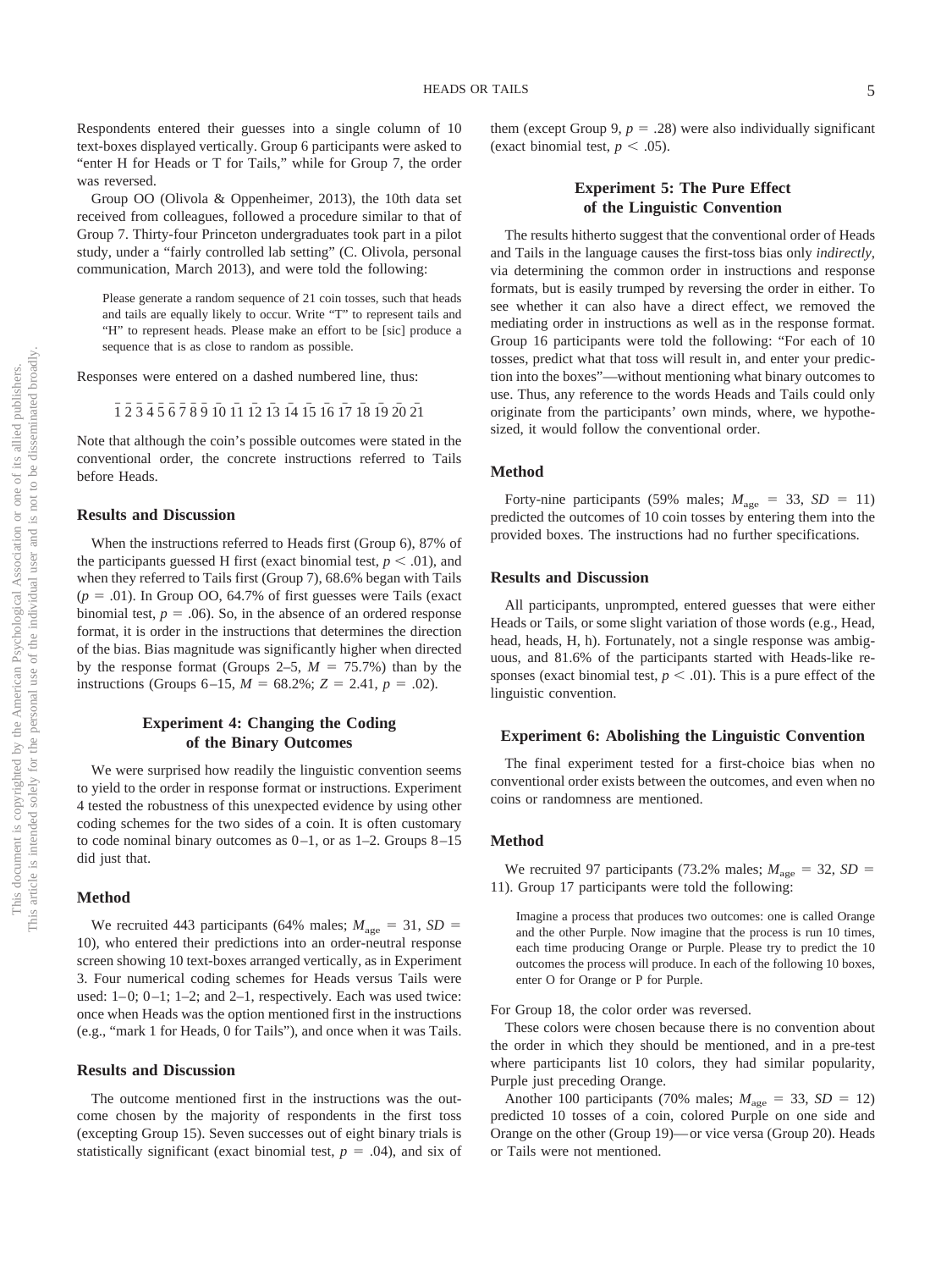#### **Results and Discussion**

The high proportions of first tosses congruent with the color first mentioned in the instructions in Groups 17–20 (ranging between 80% and 92%) are consistent with the rest of Study 2 results, as well as with an unpublished 1940 master's thesis cited by Cronbach (1950):

Harry Rubin gave a "guessing" test, in which subjects imagined a tossed coin, and wrote down the way they imagined it would fall. One group was given directions as follows: "Imagine a coin which has an *H* for *High* on one side, and an *L* for *Low* on the other side." In the other group this was reversed. There was a significant preponderance of the first-mentioned response on the first guessed item (i.e., the former group tended to say "*H*"; the second group to say "*L*"). (p. 11)

Alas, Cronbach cited no numbers.

#### **Discussion of Study 2**

A coherent picture of the source of the first-toss bias emerges from Study 2. Most people start their sequences with whatever outcome is easiest or most accessible: when an ordered response format is presented, that is the outcome offered first by the format (all samples of Study 1 and Groups 1–5 in Study 2); when the response format suggests no order, that is the outcome mentioned first in the instructions (Groups  $6-15$ , OO, and  $17-20$ ); when the instructions too suggest no order, that is what comes first to mind thanks to the conventional order, namely, Heads (Group 16).

Yet, the conventional order exerts its influence on the first toss even when the Heads bias is reversed. Other things equal, conditions favoring Heads created a stronger bias than those favoring Tails, in each of the seven pairs that differed only in H–T order. Thus, for all groups  $j = 1, \ldots, 7$ , Group 2*j* showed a stronger bias than Group  $2j + 1$ .

We categorized Groups 2–16 and OO according to two factors. One divided them by whether the first-toss bias favored Heads (all even numbered groups) or Tails (the rest). The other divided them by whether participants responded with H and T ("direct coding"; Groups 2–7 and OO) or whether they converted H and T to numbers ("indirect coding"; the rest). Figure 3 shows the first-toss bias using this  $2 \times 2$  categorization. The bias decreases by about 16 percentage points when switching from the natural H–T order to the reversed T–H order  $(Z = 5.46, p < .01)$ , reflecting the cost



*Figure 3.* Percentage of first-toss bias in Study 2, according to coding scheme and experimental Heads–Tails order.

of abandoning the conventional order in the reversed bias (Sample 9 of Study 1 also showed a relatively lower Heads bias—70%; its respondents coded H and T into 1 and 0). Incidentally, there is also a reduction of about 10 percentage points for indirect versus direct coding  $(Z = 3.47, p < .01)$ . There was no interaction  $(Z = 0.37,$  $p = .35$ ).

As in Study 1, Tosses 2–10 again provide evidence of a net Heads bias that persists even under reversed instructions. Thirteen of 17 groups (exact binomial test,  $p = .03$ ) show a Heads bias in Tosses 2–10. Thus, even when the first-toss bias favored Tails, the Heads bias was reinstated as the sequence evolved.

#### **General Discussion**

We initially set out to study a hypothesized "first-toss Heads bias." On the way we encountered another bias— unexpected, but more general and potentially more important: a bias favoring the first-presented option, be it Heads *or* Tails. Our study was originally motivated by the desire to examine how people generate first mental coin tosses. The paucity of research on this question was a lacuna that this article fills.

Having established the Heads advantage in Study 1, we set out to understand its cause. Then things took a surprising turn. Because of stable linguistic conventions, we expected Heads to be a more popular first toss than Tails regardless of superficial task particulars, which are transient and probably not even long retained. We were wrong: Those very particulars carried the day. Once the response format or verbal instructions put Tails before Heads, a first-toss Tails bias ensued.

We were not wrong, however, about the linguistic bias. We just underestimated its fragility. Reversing the conventional word order in the task setup was sufficient to overcome the effect of the entrenched order in the culture. Apparently, when respondents subjectively generate the first toss in a sequence—the one whose value nobody ostensibly cares much about—they yield to whatever nudge exists in the task particulars. These nudges will themselves usually be biased according to the language; but if not, they easily overturn the language bias.

Yet, the influence of the conventional order—which alone determined the first-toss bias when the task was devoid of all nudges (Group 16)—was still detectable. It showed up in later tosses, whether the first-toss bias favored Heads or Tails, and it reduced the magnitude of the first-toss bias when the nudges favored Tails. The latter may be due to a disruption of the generating process apparently brought about by violating linguistic convention. This violation adds noise to the first-toss production, making it less predictable. This is quite analogous to the disruption that violating conversational conventions causes when respondents answer "foror-against" type attitudinal questions (Holbrook, Krosnick, Carson, & Mitchell, 2000); there, too, posing the question in the unconventional "against-or-for" order renders responses less predictable.

This brings us to a more general, and potentially more important, bias. As explained in the Introduction, we named this bias *reachability*. Unlike *availability—*which refers to ease of coming to mind (Tversky & Kahneman, 1973)—and unlike *accessibility—*which refers to associative strength (e.g., Fazio, Powell, & Williams, 1989) *reachability* is a feature of the choice architecture of the task, and not of the mental architecture of memory. Reachability is a spatio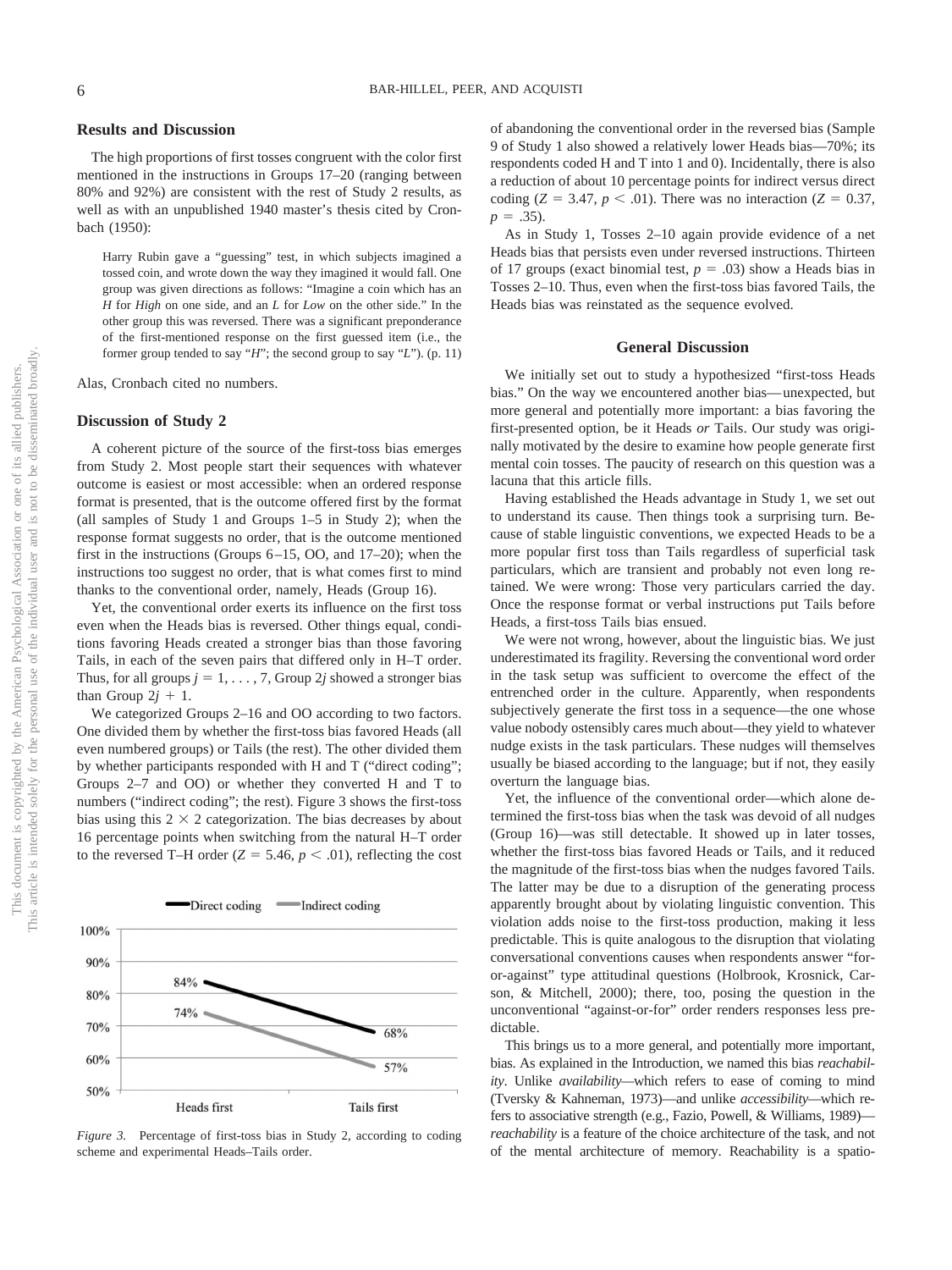temporal notion, not a cognitive one. In its purest form, reachability can be measured in objective physical units: A is more reachable than B if it is closer to the agent in time or space. This links reachability to primacy effects: In both space and time, when objects are ordered linearly, the closer one is necessarily reached first.

Our data suggests the existence of an order-dependent binary response bias that confers an advantage on whatever response presents first. The existence of an order bias in the language is in this regard but one particular instance. The environment can affect the reachability of responses in other ways as well. Spatial order in the response format is one. Temporal order in the instructions is another.

Rozin et al. (2011) surveyed many studies showing that slight improvements in the ease of reaching for some option increase the chances that it will indeed be reached for. In their study, putting a salad item under the sneeze guard in a salad bar decreased its popularity compared to placing it on the periphery of the salad bar—a more reachable (or, in their terminology, more accessible) location.

The concept can be extended from the physical to the mental world. Thus, the fifth word in the Star-Spangled Banner is less mentally reachable than the first: Even if one knows the anthem by heart, most people cannot reach "see" without going through the first four words. Similarly, the fact that "Heads or Tails" is more common than "Tails or Heads" is a feature of the linguistic environment which usually makes Heads the more reachable prediction for a coin toss; one normally has to pass through Heads to reach Tails, but not vice versa. Something can be more reachable in the outside world without affecting either its accessibility or its availability in memory, and vice versa.

In the present study, there appears to be a hierarchy of reachability considerations determining the direction and magnitude of the first-toss bias. Motor reachability tops the hierarchy: If one response is more reachable in terms of the motor response required, it will be favored. Such is the left-side column when an English reader has to select which column to mark. Absent a motor bias, the response mentioned first in the instructions is favored, though slightly less. If instructions are unbiased, the response that first comes to mind (first— but not necessarily more readily) is favored—and the linguistic environment gives Heads priority.

Another nice example of the various possible manifestations of a reachability effect appears in Kim, Krosnick, and Casasanto (2013):

Participants read about . . . two hypothetical candidates and voted for them in a simulated election on which candidate name order was varied. The expected [primacy] effect appeared, and was . . . greater among left-handed [than among right-handed] people when the candidate names were arrayed horizontally, but there was no difference . . . when the names were arrayed vertically. (p. 1)

Thus, appearing earlier on the list had an advantage (this is temporal reachability); and when the earlier names appeared to the left of the later names, their advantage—for left-handed people only—was even more pronounced (this is spatial-motor reachability; see also Linkenauger, Witt, Stefanucci, Bakdash, & Proffitt, 2009).

The psychology literature is replete with various kinds of socalled response-set effects, some of which relate to order. Order effects can refer to order in time (e.g., primacy vs. recency) or in space (e.g., top vs. bottom). While reading, time and space are inevitably confounded. In English, for example, one habitually reads from left to right and from top to bottom. Order of stimulus presentation affects many dependent variables, such as learning and memory, or choice and preference. The response bias encountered here can be classified as a primacy effect in binary choice. Respondents faced exactly two first-toss possibilities: Heads or Tails (or, on occasion, Tails or Heads). They showed a marked primacy effect: Their choices leaned heavily toward the possibility presented (viz., reached) first.

Bar-Hillel (2011) surveyed a literature on what she termed "location biases in simultaneous choice." Simultaneous choice is choice when all options are present. Thus, choosing a dish in a buffet is simultaneous choice, whereas choosing a performer in an audition is not. When the simultaneously presented options are physical objects identical except for their positioning, such as soup cans on a supermarket shelf or toilet-paper rolls in a bathroom, objects placed in the middle of the array enjoy an advantage, called "middle bias." Christenfeld (1995) wrote that "It is possible ... though quite speculative, that minimizing mental effort is the common principle" (p. 55). We might add that physical effort, too, may well be minimized when orienting and reaching toward the middle of such an array. This middle response bias, then, is in the same spirit of reachability as the one discovered in the present study: Other things equal, that option benefits which is easiest to reach for. When facing three or more material objects in parallel, the middle is most reachable. When facing two verbal options in sequence, the first is more reachable.

Choosing which of two columns to mark first, or which of two letters to enter first into a column or a row, can be regarded as forms of simultaneous choice, but Bar-Hillel (2011) excluded binary choice. Order effects in binary choice are harder to find in the literature, especially among physical objects. A recent exception is Carney and Banaji (2012), who found a "first is best" effect in binary choice. However, their stimuli were presented separately in rapid succession rather than simultaneously, and for all their purposes could just as well have been choice from three or more options.

On the other hand, the literature on surveys, tests, and questionnaires has long noted a particular binary bias, favoring positive terms over their negative counterparts (Yes vs. No; Agree vs. Disagree; True vs. False; For vs. Against; and more). The so-called "acquiescence response set" (e.g., Ray, 1983) or "agreeing response set" (e.g., Couch & Keniston, 1960) is a semantic one. Many explanations have been offered for it, but as with Heads– Tails, it is notable that the bias is also built into the language through the convention of always listing the positive term of a word pair first (Cooper & Ross, 1975)—just try reversing the order in the pairs listed above to appreciate how unnatural it sounds. Indeed, a Google search shows that "yes or no" leads "no or yes" by over 100 times; "true or false" leads "false or true" by almost 30 times; and "agree or disagree" leads "disagree or agree" by about 3 times. Following the linguistic convention confounds the semantic bias with an order bias. In other words, the ubiquitous acquiescence bias may well be a reachability bias.

Our results may have implications for surveys extending beyond acquiescence bias. Krosnick (1999) stated that "people answer yes/no and true/false correctly more often when the correct answer is yes or true" (p. 553). We venture to speculate that people would answer yes/no and true/false questions—whether general knowledge ones or attitude ones—more often in the affirmative when the